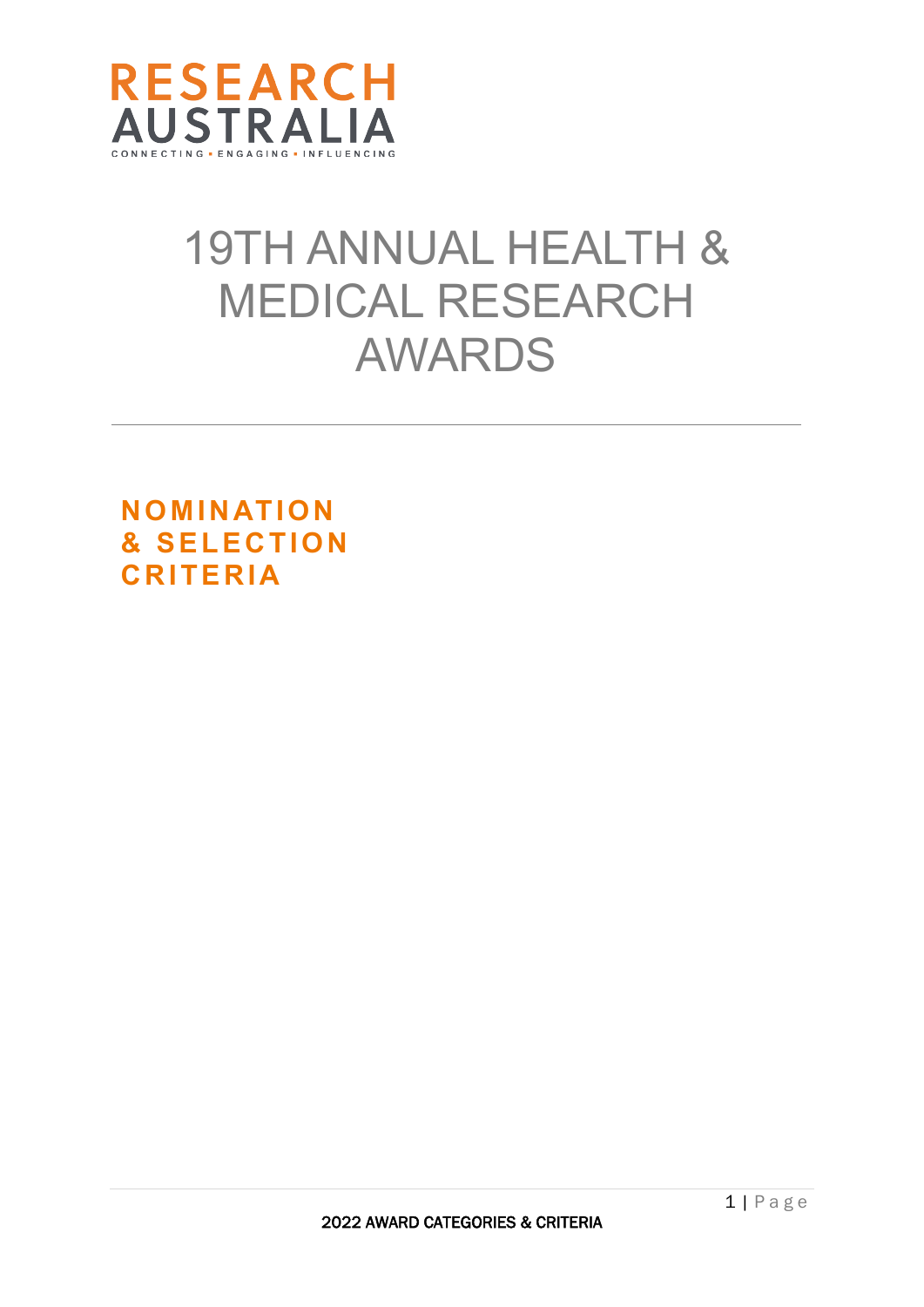

# **INTRODUCTION**

Research Australia's Awards are an opportunity to shine a light on those who are working hard within our sector, who are making incredible discoveries and advancements, and who have tirelessly advocated and supported health and medical research.

Research Australia Award recipients can be individuals, teams or organisations that have dedicated themselves to improving outcomes for all Australians, be it through their own research, or through their support of research.

The Awards are in line with Research Australia's strategic objective of highlighting the breadth of the sector. Equally importantly, the Awards are an important opportunity to raise the profile of health and medical research amongst the broader community and enhance community engagement.

## **AWARD NOMINATION PROCESS**

#### **Who can nominate?**

Two nominators are required for each nomination. The primary nominator must be a member of Research Australia and a citizen of Australia. A second nominating member or organisation is required; the seconder does not need to be a Research Australia member.

#### **Who can be nominated?**

Nominations can be for any individual or organisation that meets the criteria for that Award. Research Australia Membership is not a prerequisite, nor is it of any advantage or disadvantage in selecting the final winner for an Award.

#### **Why nominate?**

As the national peak body for health and medical research, Research Australia's Awards are highly regarded by stakeholders across the health and medical research sector. Successful nominations will be selected by the Research Australia Awards Committee, made up of highprofile sector leaders. All nominees and finalists have the opportunity to increase their profile within the industry through recognition on Research Australia's media channels as well as our partners' media channels. All winners will be profiled through social media channels post awards celebrations. Nominations can drive opportunities for you and your team in future research.

Submissions will be reviewed by the Awards Committee and finalists will be notified in September 2022.

#### **When will the winners be notified?**

The winners will be announced at the Gala Dinner to be held in Melbourne 13 October 2022.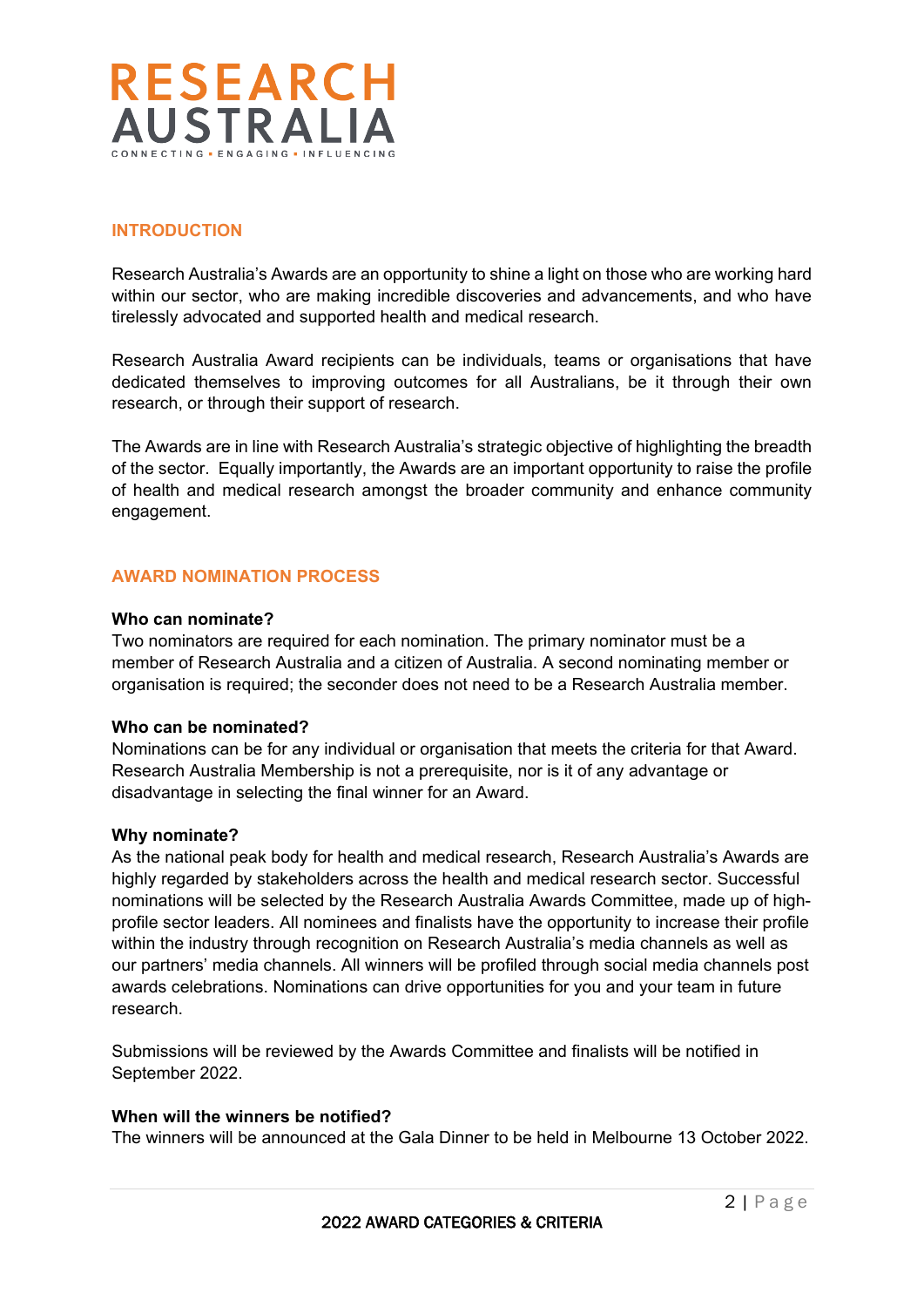

Winners' names will remain confidential and only finalists in each category will be announced prior to the event.

## **What are the key nomination dates?**

Nominations will open **Monday 16 May 2022** Nominations will close **Friday 15 July 2022**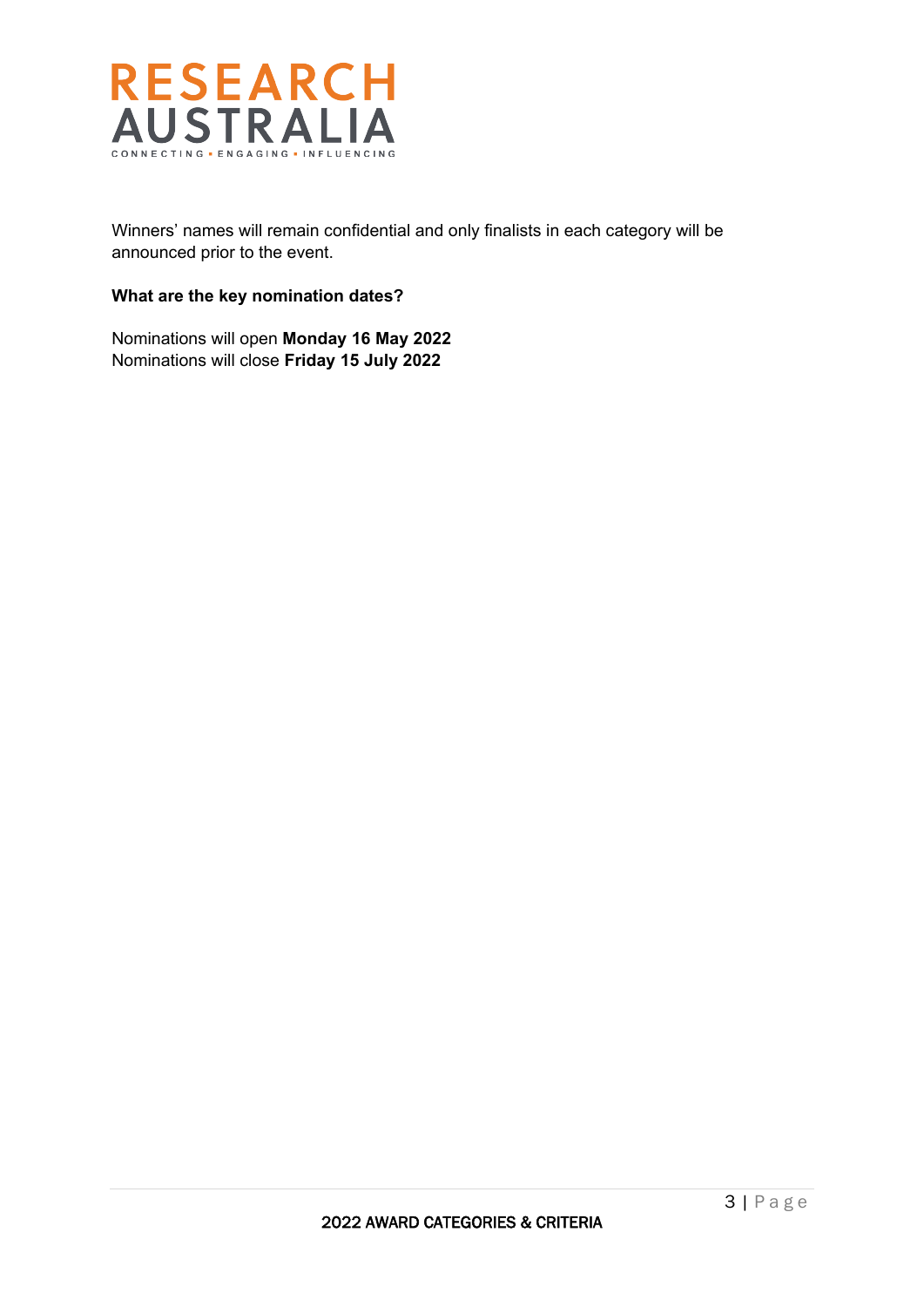

# **AWARD CATEGORIES**

## **Advocacy Award**

This award recognises excellence within advocacy and congratulates exceptional contributions made by advocates (either an individual, group, or an organisation) that help raise community awareness and understanding of the importance of health and medical research.

The Awards Committee will be looking for examples and evidence of advocates who have shown outstanding practice in the past 12 months of helping and enabling communities within Australia.

The application may also explore the personal strength of the nominee that is through time, skills and resources, given to any region around Australia and made a difference or inspired others to contribute to their community.

## *Questions for the nominators to complete:*

Please keep your submission to 700-800 words.

- 1. How has the nominee raised awareness in supporting and promoting health and medical research?
- 2. How has the nominee championed change in their community to positively benefit the health and medical research sector?
- 3. How has the nominee inspired and motivated others?
- 4. What are the future goals and objectives of the nominee what is the longevity of their advocacy project(s)?

## **Data Innovation Award**

The importance of promoting the value of data as a national resource both within and external to the health and medical research sector is more prevalent today than ever before.

In its second year, the Data Innovation Award is presented to an individual or team that has developed the most innovative method of gathering, making available, processing or interpreting data in a way that advances health and medical research.

Individuals and teams from all fields of health and medical research are eligible for nomination, not just those who specialise in the manipulation of data. Innovations that provide new methodologies for research or have increased the availability of data for research are encouraged*.*

This year we are searching for a team or organisation that has demonstrated the importance of community understanding as a pivotal role in their project for collection and use of big data.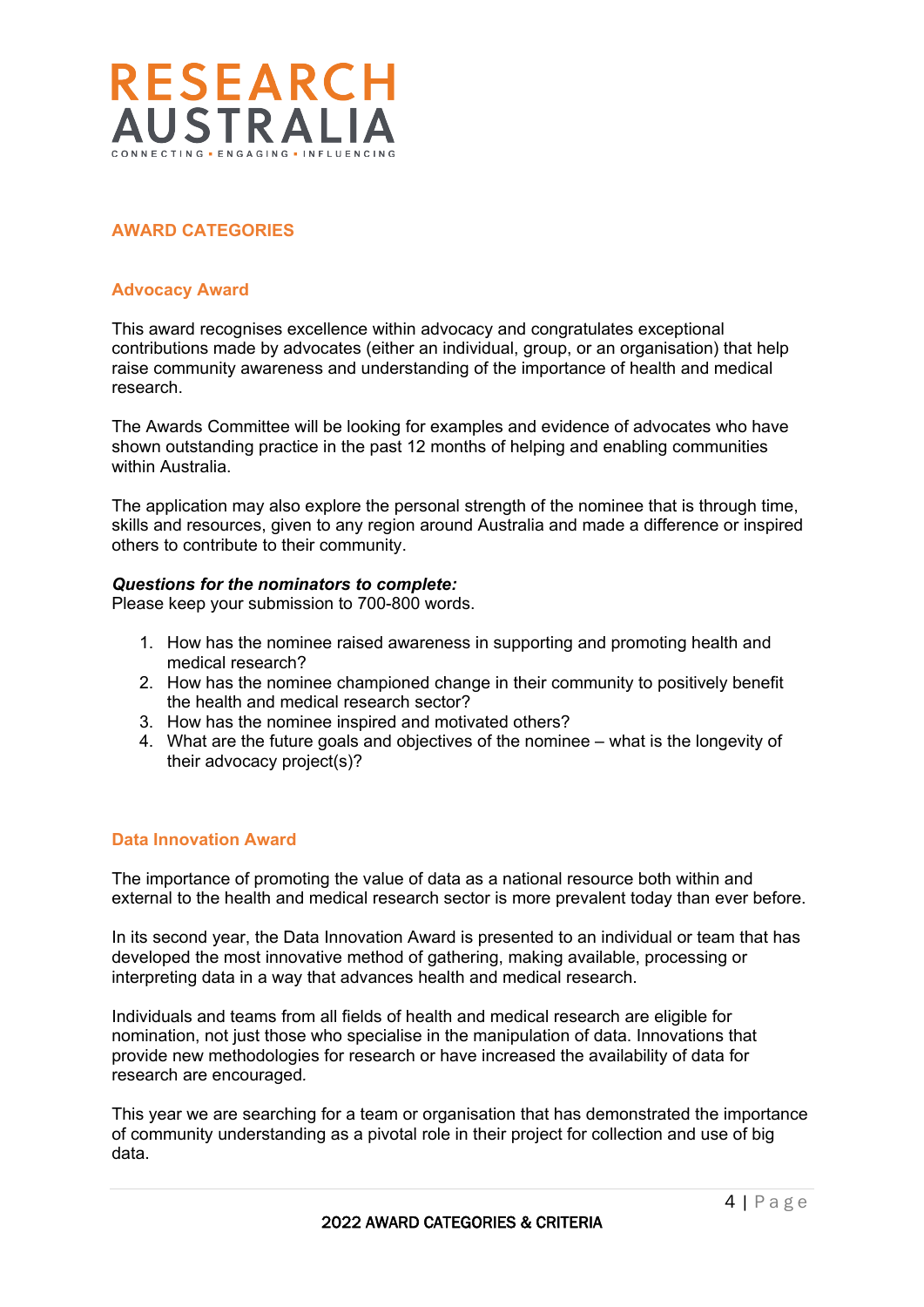

# **Questions for the nominators to complete:**

Please keep your submission to 700-800 words.

- 1. Describe how the nominee has demonstrated innovation in the management, design and development or use of data.
- 2. How has this data innovation been applied or translated; or if it has not yet concluded, what is the research's intended application?
- 3. How did the nominee differentiate the innovation from existing data practices being used in the HMR sector?
- 4. How has the nominee disseminated or promoted the innovation to the relevant end users?

## **Philanthropy Award**

This Award profiles personal philanthropy that is outstanding in its generosity, effectiveness, vision, high impact and transformative quality. The Award recognises and encourages personal philanthropic donations over a period of time by an individual or family to Australian health and medical research.

The Awards Committee will consider nominees that can display evidence of:

- 1. Achievements of a philanthropic individual, couple, family or organisation;
- 2. Engendering leadership and advocacy to give with impact, offering examples of good practice for others in the philanthropy sector;
- 3. Scale of financial contribution made or generated; and
- 4. Recognition of philanthropic achievements in at least the last five years (since 2017).

Please keep your submission to 700-800 words.

## **Discovery Award**

The HMR sector is committed to support and develop early career researchers.

This award recognises an early career researcher (anytime from qualification but no more than 5 years past PhD or research higher degree) whose paper/patent/discovery has already demonstrated its importance or impact.

#### *Questions for the nominators to complete,*

Please provide your reasons for nomination and keep your submission to 700-800 words.

- 1. Outline the intended impact of the nominee's project.
- 2. Provide details of the nominee's paper, patent or discover.
- 3. Describe the importance/impact of the nominee's work in the research field.
- 4. What is the actual or potential for translation of this research, and the broader impact on health outcomes?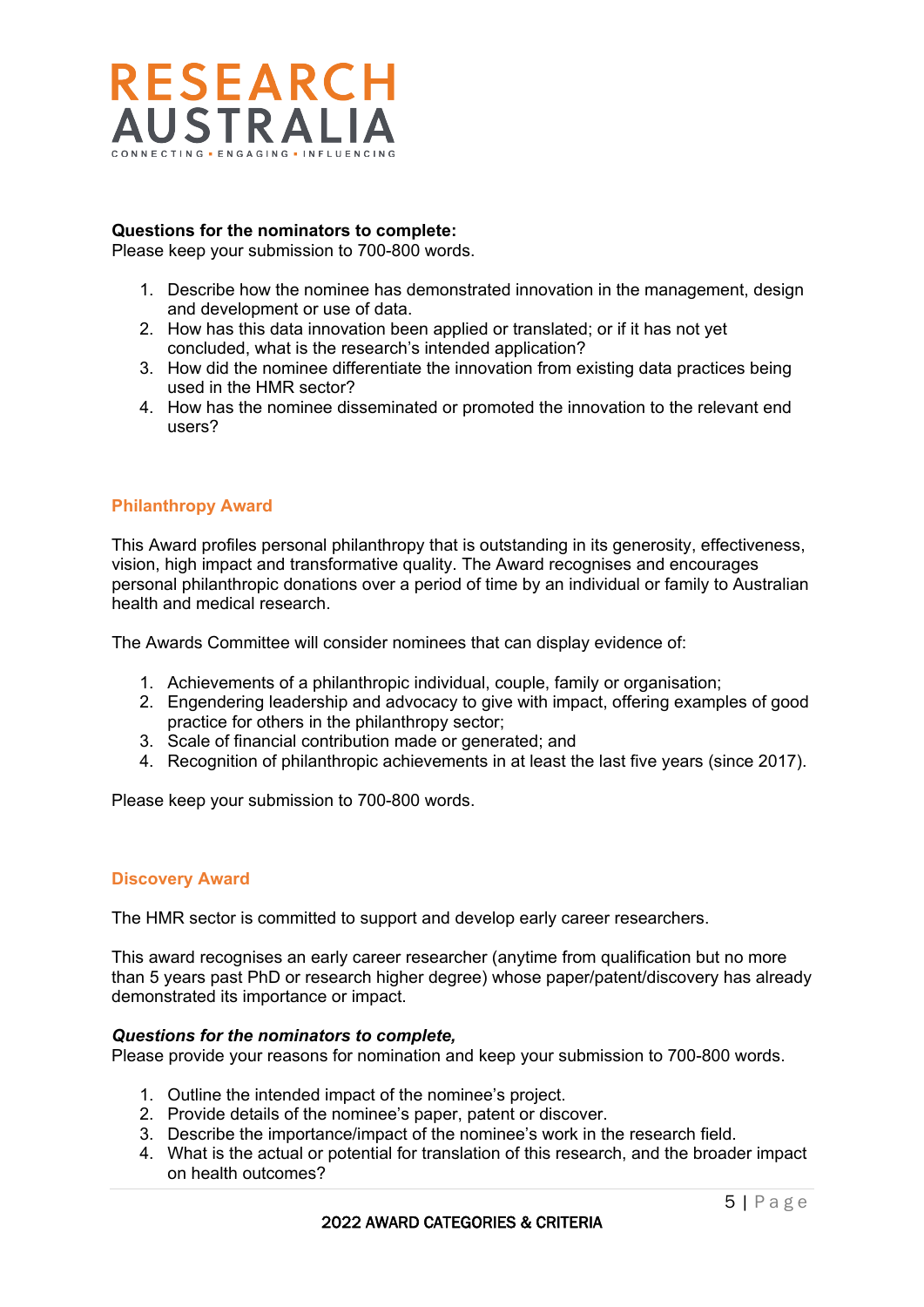

## **Health Services Research Award**

Embedding research in Australia's health system can ultimately deliver safer, more effective, evidence-based, efficient health care. Translating research findings quickly and efficiently into changes in clinical practice is one of the keys to improving patient management, reducing adverse events and readmissions, and reducing wasted spending on unnecessary tests and treatments.

This Award is for an individual who has provided leadership and made an outstanding contribution to health services research; driven research that has led to a significant improvement in healthcare; and/or has championed the development of the health services research field.

## *Questions for the nominators to complete,*

Please keep your submission to 700-800 words.

- 1. At what stage of their career is the nominee?
- 2. How has the nominee contributed to the development of the health services field?
- 3. Please detail how the nominee has provided leadership in health services research (including positions held etc).
- 4. Please provide information, including examples, of how and where the nominee's research has been translated and the resulting improvement in health systems and/or healthcare delivery.

# **Frontiers Award Sponsored by ANU**

The Frontiers category showcases Australia's potential to extend beyond existing knowledge and boundaries to transformative practical application. Australia is already a global leader in health and medical research excellence, the challenge is to leverage this advantage through bold leadership and game changing innovation.

This category recognises transformative research by an individual, team or corporate that could revolutionise health outcomes within Australia and potentially internationally. A frontier outcome could be, but is not limited to, applying emerging capabilities in areas such as machine learning, artificial intelligence or robotics; understanding how humans' function in extreme environments; reducing healthcare costs without compromising patient outcomes; or ground-breaking transformative medicine.

## *Questions for the nominators to complete,*

Please keep your submission to 700-800 words.

- 1. What are the potential impacts (societal and economic) of this research?
- 2. What specifically makes this research 'Frontiers'?
- 3. What makes it different from existing practice or application?
- 4. How could this be globally competitive?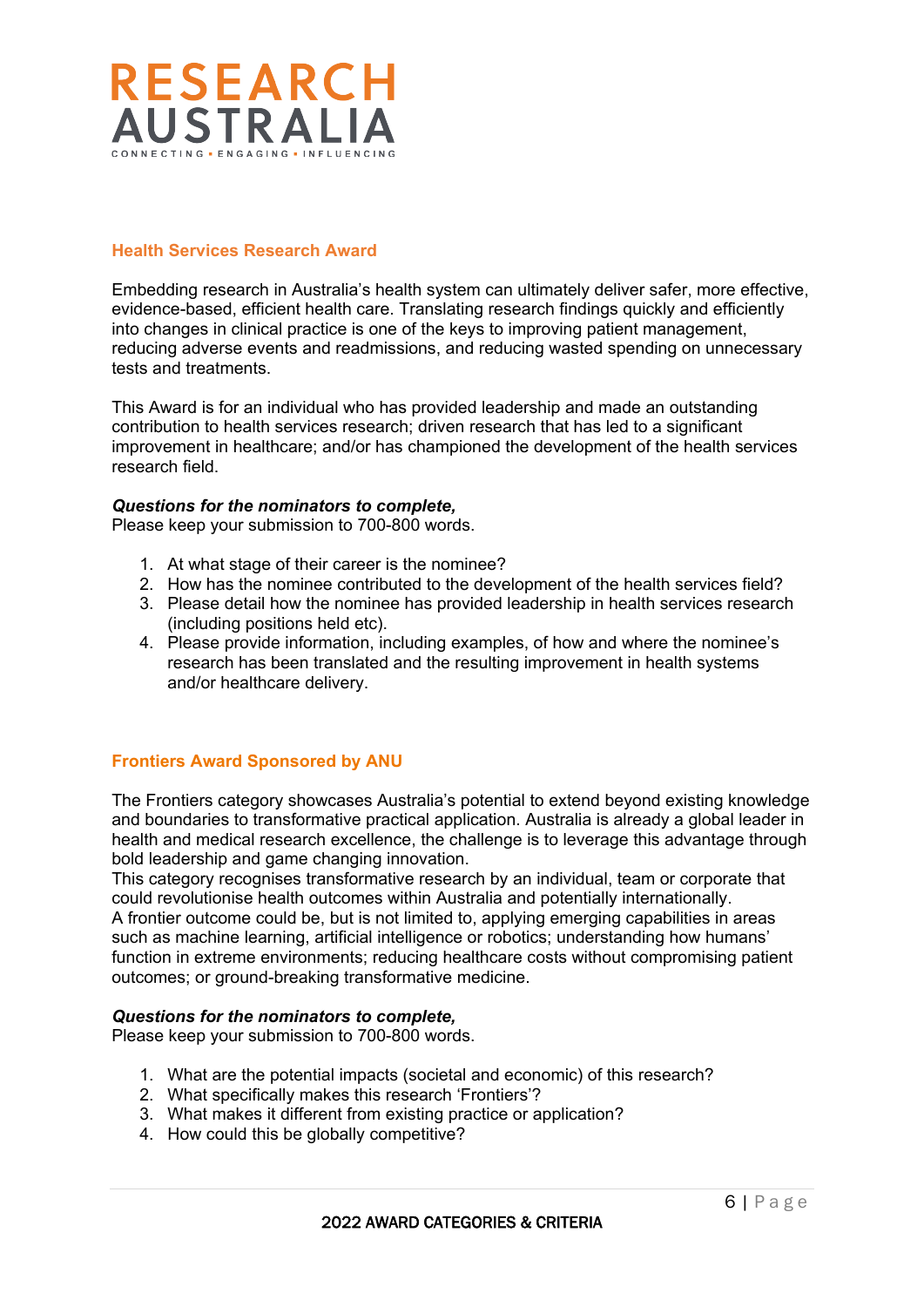

# **The Peter Wills Medal**

The Peter Wills Medal was created in honour of a great leader whose work led to the inception of Research Australia. The Peter Wills Medal is the flagship award and recognises someone who has made an outstanding, long-term contribution to building Australia's international reputation in areas of health and medical research and fostering collaboration for better health

Nominations are welcome from any individuals who have made an outstanding contribution in the field and should not be regarded as being limited to researchers.

## *Questions for the nominators to complete,*

Please keep your submission to 700-800 words.

- 1. Please tell us about the person you are nominating and why you believe their work should be recognised and rewarded.
- 2. Provide specific examples of the nominees work that highlights the reason why they deserve the award.
- 3. What are the major contributions to the health and medical research sector this work has achieved?
- 4. How has the nominee contributed to building Australia's international reputation?